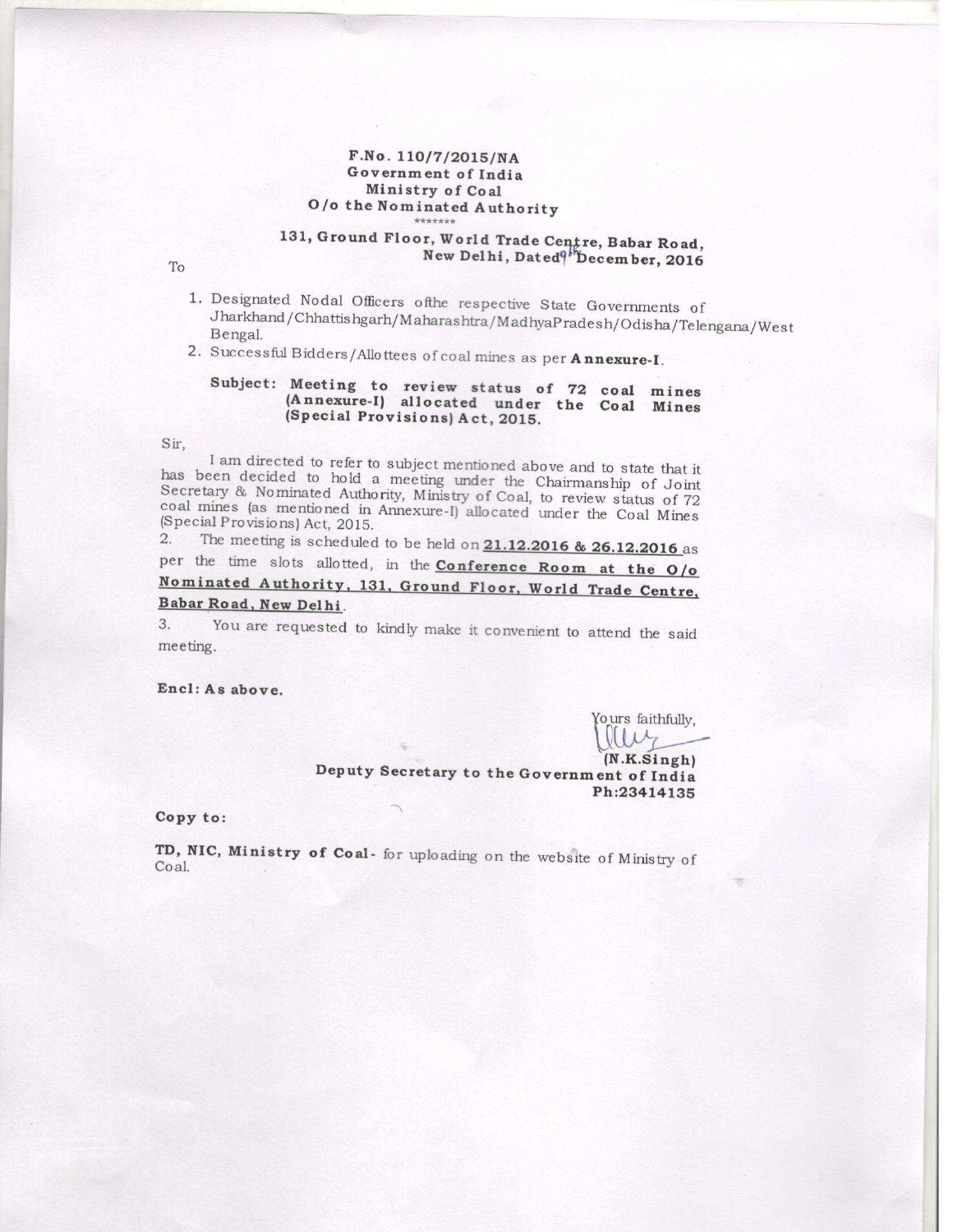|        |                  |                          |                                                                           |                                                                |                     | Annexure-I                             |
|--------|------------------|--------------------------|---------------------------------------------------------------------------|----------------------------------------------------------------|---------------------|----------------------------------------|
| Sl.No. | State            | <b>Auction/Allotment</b> | Name of Coal Mine                                                         | Successful Bidder / Allottee                                   | <b>No. of Mines</b> | <b>Time Schedule</b>                   |
|        |                  |                          | Chotia                                                                    | BHARAT ALUMINIUM COMPANY LTD                                   | 1                   |                                        |
|        |                  |                          | Gare Palma IV-4                                                           | HINDALCO INDUSTRIES LIMITED                                    | $\mathbf{1}$        |                                        |
|        |                  | <b>Auction</b>           | Gare Palma IV-5                                                           | HINDALCO INDUSTRIES LIMITED                                    | 1                   | 21.12.2016                             |
|        |                  |                          | Gare Palma IV-7                                                           | Monnet Ispat & Energy Limited                                  | 1                   | 10.00 A.M. to 11.30 A.M.               |
| 1      | Chhattisgarh     |                          | Gare-Palma<br>Sector-IV/8                                                 | AMBUJA CEMENTS LIMITED                                         | 1                   |                                        |
|        |                  | <b>Allotment</b>         | Gare Palma Sector I                                                       | Gujarat State Electricity Corporation<br>Limited               | 1                   | 21.12.2016<br>11.30 A.M. to 1.00 P.M.  |
|        |                  |                          | Gare Palma Sector II                                                      | Maharashtra State Power Generation Co<br>Ltd                   | 1                   |                                        |
|        |                  |                          | Gare Palma Sector III                                                     | Chhattisgarh State Power Generation Co<br>Ltd                  | 1                   |                                        |
|        |                  |                          | Gidhmuri, Paturia                                                         | Chhattisgarh State Power Generation Co<br>Ltd                  | $\boldsymbol{2}$    |                                        |
|        |                  |                          | Parsa                                                                     | Rajasthan Rajya Vidyut Utpadan Nigam<br>Ltd                    | 1                   |                                        |
|        |                  |                          | Parsa East, Kanta<br>Basan                                                | Rajasthan Rajya Vidyut Utpadan Nigam<br>Ltd                    | $\boldsymbol{2}$    |                                        |
|        |                  |                          | Talaipalli                                                                | NTPC Ltd                                                       | 1                   |                                        |
|        |                  |                          | <b>Chhattisgarh Total</b>                                                 |                                                                | 14                  |                                        |
|        |                  |                          | Badam                                                                     | Bihar State Power Generation Co Ltd                            | 1                   |                                        |
|        | <b>Jharkhand</b> | Allotment                | Banhardih                                                                 | Jharkhand Urja Utpadan Nigam Ltd                               | $\mathbf{1}$        | 21.12.2016<br>1.30 P.M. to 3.30 P.M.   |
|        |                  |                          | Chatti Bariatu, Chatti<br>Bariatu South                                   | NTPC Ltd                                                       | $\boldsymbol{2}$    |                                        |
|        |                  |                          | Kerandari                                                                 | NTPC Ltd                                                       | 1                   |                                        |
|        |                  |                          | Pachhwara Central                                                         | Punjab State Power Corp Ltd                                    | 1                   |                                        |
|        |                  |                          | Pachhwara North                                                           | West Bengal Power Development<br>Corporation Limited           | 1                   |                                        |
|        |                  |                          | Parbatpur-Central<br>Rajbar D & E                                         | Steel Authority of India Ltd<br>Tenughat Vidyut Nigam Ltd      | 1<br>$\mathbf{1}$   |                                        |
| 2      |                  |                          |                                                                           | Saharpur Jamarpani  UP Rajya Vidyut Utpadan Nigam Ltd          | 1                   |                                        |
|        |                  |                          | Sitanala                                                                  | Steel Authority of India Ltd                                   | 1                   |                                        |
|        |                  |                          | Kathautia                                                                 | HINDALCO INDUSTRIES LIMITED                                    | $\mathbf{1}$        | 21.12.2016<br>3.30 P.M. to 5.30 P.M.   |
|        |                  |                          | Brinda and Sasai                                                          | USHA MARTIN LIMITED                                            | $\boldsymbol{2}$    |                                        |
|        |                  | <b>Auction</b>           | Dumri                                                                     | HINDALCO INDUSTRIES LIMITED                                    | $\mathbf{1}$        |                                        |
|        |                  |                          | Ganeshpur                                                                 | GMR Chhattisgarh Energy Limited                                | 1                   |                                        |
|        |                  |                          | Lohari                                                                    | ARAANYA MINES PRIVATE LIMITED                                  | 1                   |                                        |
|        |                  |                          | Meral                                                                     | Trimula Industries Limited                                     | $\mathbf{1}$        |                                        |
|        |                  |                          | Jitpur                                                                    | Adani Power Limited                                            | 1                   |                                        |
|        |                  |                          | Moitra                                                                    | <b>JSW STEEL LIMITED</b>                                       | 1                   |                                        |
|        |                  |                          | <b>Tokisud North</b>                                                      | ESSAR POWER MP LIMITED                                         | 1                   |                                        |
|        |                  |                          | <b>Jharkhand Total</b>                                                    |                                                                | 21                  |                                        |
|        | Madhya Pradesh   | <b>Auction</b>           | Amelia North                                                              | Jaiprakash Power Ventures Limited                              | $\mathbf{1}$        | 26.12.2016<br>10.00 A.M. to 11.30 A.M. |
|        |                  |                          | Bicharpur                                                                 | UltraTech Cement Limited                                       | 1                   |                                        |
|        |                  |                          | Mandla North                                                              | Jaiprakash Associates Limited                                  | $\mathbf{1}$        |                                        |
| 3      |                  |                          | Mandla-South                                                              | Jaypee Cement Corporation Limited                              | 1                   |                                        |
|        |                  |                          | Sial Ghoghri                                                              | RELIANCE CEMENT COMPANY PRIVATE                                | 1                   |                                        |
|        |                  |                          |                                                                           | <b>LIMITED</b>                                                 |                     |                                        |
|        |                  |                          | <b>Madhya Pradesh Total</b>                                               |                                                                | 5                   |                                        |
|        | Maharashtra      | Allotment                | Baranj I, Baranj II,<br>Baranj III, Baranj<br>IV, Manora Deep &<br>Kiloni | Karnataka Power Corporation Ltd                                | 6                   |                                        |
| 4      |                  | <b>Auction</b>           | Belgaon                                                                   | Sunflag Iron and Steel Company Limited                         | 1                   |                                        |
|        |                  |                          | Majra<br>Marki Mangli III                                                 | Jaypee Cement Corporation Limited<br><b>B.S.</b> Ispat Limited | 1<br>$\mathbf{1}$   | 26.12.2016<br>11.30 A.M. to 1.00 P.M.  |
|        |                  |                          | Marki Mangli-I                                                            | Topworth Urja and Metals Ltd                                   | 1                   |                                        |
|        |                  |                          | Nerad Malegaon                                                            | INDRAJIT POWER PRIVATE LIMITED                                 | $\,1$               |                                        |
|        |                  |                          | Maharashtra Total                                                         |                                                                | 11                  |                                        |
|        | Odisha           | Allotment                | Dulanga                                                                   | NTPC Ltd                                                       | 1                   | 26.12.2016<br>1.30 P.M. to 3.00 P.M.   |
|        |                  |                          | Mandakini B                                                               | NTPC Ltd.                                                      | $\mathbf{1}$        |                                        |
| 5      |                  |                          | Manoharpur &<br>Manoharpur Dipside                                        | Odisha Coal & Power Limited                                    | $\boldsymbol{2}$    |                                        |
|        |                  |                          | Naini                                                                     | The Singareni Collieries Co Ltd                                | 1                   |                                        |
|        |                  |                          | Talabira-I                                                                | GMR Chhattisgarh Energy Limited                                | 1                   |                                        |
|        |                  |                          | Utkal-E, Utkal-D                                                          | NALCO                                                          | $\overline{2}$      |                                        |
|        |                  |                          | Talabira-II &III                                                          |                                                                | $\mathbf{1}$        |                                        |
|        | Odisha Total     |                          |                                                                           |                                                                |                     |                                        |